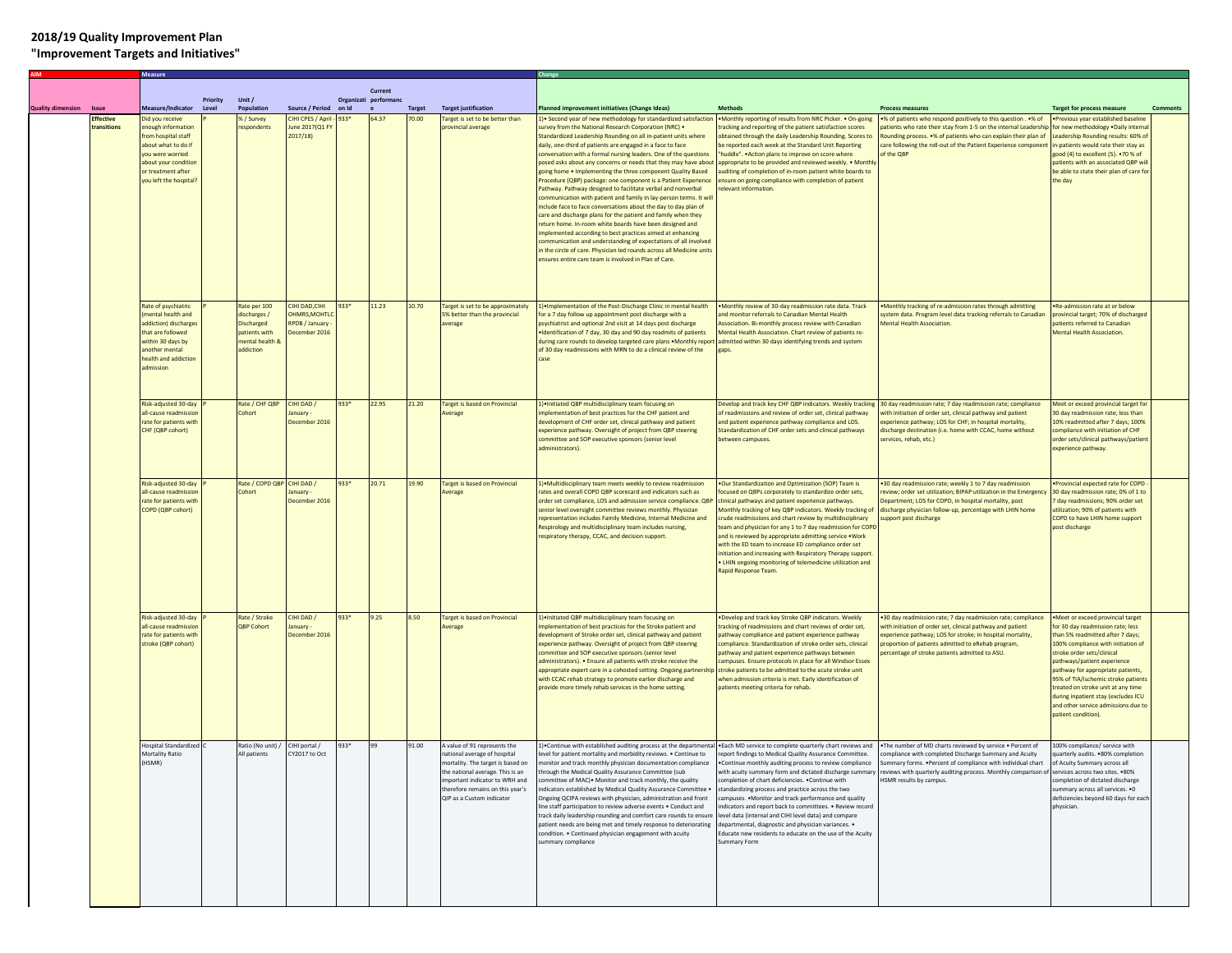| Efficient       | <b>Access to right</b><br>level of care       | <b>Total number of</b><br>alternate level of care<br>(ALC) days<br>contributed by ALC<br>patients within the<br>specific reporting<br>month/quarter using<br>near-real time acute<br>and post-acute ALC<br>information and<br>monthly bed census<br>data | tate per 100<br>patient days /<br>All inpatients                                       | WTIS, CCO, BCS, 933*<br>MOHLTC / July<br>September 2017                  |         | 8.34  | 12.70 | Target is based on HSAA<br>agreement of 12.7% which is<br>below provincial average of 15.3%.<br>Actual performance is below both<br>HSAA and provincial average><br>Steady reduction in ALC rate year<br>over year from 16.6% in 2015 and<br>13.2% in 2016.                | () Continued collaboration LHIN in the implementation of<br>ntensive Hospital to Home (IHH) Services to facilitate placement<br>of ALC patients and reduce barriers to discharge early in their<br>inpatient stay through the continued utilization of WRH's<br>Discharge Planning Policy that introduces a Complex Discharge<br>Screening process that flags care team of discharge barriers .<br>Provide timely, patient level data to reduce wait times and provide<br>ongoing daily monitoring and daily tracking of indicators focusing<br>on patient flow across the organization . Develop and apply<br>targeted strategies to individualized discharge planning to<br>continuously decrease ALC patients lengths of stay across all<br>nedical, surgical and complex care areas .Implement regional<br>escalation planning when need exceeds bed capacity . Monthly<br>monitoring of patient flow indicators across the organization with<br>Medical Directors and senior leadership. Assist in the developmen<br>of a LHIN wide Surge Strategy.                                                                                                                                                                                                                                                                                                                          | Conduct weekly complex discharge rounds with hospital<br>Itilization team, social work, LHIN leadership and case<br>nanagers, and other community support services in<br>dentifying barriers to discharge for patients with complex<br>ssues. . Conduct coordinated, timely and integrated care<br>planning and discharge planning meetings with the LHIN<br>and other community providers for those with complex<br>discharge needs . Address barriers to discharge at the<br>atient level with integrated team (SW, LHIN, Utilization) .<br>ducate patients and families about the appropriateness of<br>cute level of services and Intensive Hospital to Home<br>upport services . Monthly review of flow indicators at<br>Corporate Utilization Committee represented by medical<br>Directors, Administration and Utilization | % of patient seen by LHIN within 48 hours of admission . The<br>umber of patients admitted per day. . The percent of ED<br>dmissions per day . The number of discharges each day . The<br>number of patients designated ALC each day by most<br>appropriate discharge destination . The number of ALC patients<br>discharged/day by destination . The LOS compared to the 25th<br>percentile .Percentage of patients receiving coordinated care<br>planning                                   | . 80% response time by LHIN within<br>48 hours of admission . Reduction<br>in the # of patients admitted per da<br>. 5% reduction overall in the<br>number of patient declared ALC<br>.100% of patients and/or families<br>provided education about the<br>appropriateness of acute care<br>services .100% of coordinated care<br>blanning conducted . 80%<br>attendance at monthly Utilization<br>mmittee |  |
|-----------------|-----------------------------------------------|----------------------------------------------------------------------------------------------------------------------------------------------------------------------------------------------------------------------------------------------------------|----------------------------------------------------------------------------------------|--------------------------------------------------------------------------|---------|-------|-------|----------------------------------------------------------------------------------------------------------------------------------------------------------------------------------------------------------------------------------------------------------------------------|-----------------------------------------------------------------------------------------------------------------------------------------------------------------------------------------------------------------------------------------------------------------------------------------------------------------------------------------------------------------------------------------------------------------------------------------------------------------------------------------------------------------------------------------------------------------------------------------------------------------------------------------------------------------------------------------------------------------------------------------------------------------------------------------------------------------------------------------------------------------------------------------------------------------------------------------------------------------------------------------------------------------------------------------------------------------------------------------------------------------------------------------------------------------------------------------------------------------------------------------------------------------------------------------------------------------------------------------------------------------------------------|-----------------------------------------------------------------------------------------------------------------------------------------------------------------------------------------------------------------------------------------------------------------------------------------------------------------------------------------------------------------------------------------------------------------------------------------------------------------------------------------------------------------------------------------------------------------------------------------------------------------------------------------------------------------------------------------------------------------------------------------------------------------------------------------------------------------------------------|-----------------------------------------------------------------------------------------------------------------------------------------------------------------------------------------------------------------------------------------------------------------------------------------------------------------------------------------------------------------------------------------------------------------------------------------------------------------------------------------------|------------------------------------------------------------------------------------------------------------------------------------------------------------------------------------------------------------------------------------------------------------------------------------------------------------------------------------------------------------------------------------------------------------|--|
| Patient-centred | Person<br><b>perience</b>                     | Would you<br>recommend this<br>emergency<br>department to your<br>friends and family?                                                                                                                                                                    | % / Survey<br>espondents                                                               | EDPEC / April -<br>June 2017 (Q1 F)<br>2017/18                           | 933*    | 32    | 59.00 | Target is based on Provincial<br>Average                                                                                                                                                                                                                                   | 1) Patients come to the ED to see a physician or Nurse<br>Practitioner, New Patient ELOW Model introduced in October<br>2017 allows for patients admitted to Medicine Departments to be<br>moved to their appropriate unit and service within 90 minutes of<br>being admitted reducing their ED LOS. . Improved communication<br>o patients and families on the plan of care and discharge<br>instructions and follow up and connection with community<br>ervices as appropriate                                                                                                                                                                                                                                                                                                                                                                                                                                                                                                                                                                                                                                                                                                                                                                                                                                                                                                  | . Bi-weekly Patient Flow Meetings with action plan<br>levelopment and tracking of keep performance indicators .<br>Connect with the corporate patient experience team for<br>support and proven strategies.                                                                                                                                                                                                                                                                                                                                                                                                                                                                                                                                                                                                                       | % of patients that 'Would recommend the emergency<br>department'?                                                                                                                                                                                                                                                                                                                                                                                                                             | .% responding positively to this<br>question. Established baseline in<br>first year with new indicator and<br>new satisfaction survey.                                                                                                                                                                                                                                                                     |  |
|                 |                                               | "Would you<br>recommend this<br>hospital to your<br>friends and family?<br>(Inpatient care)                                                                                                                                                              | %/Survey<br>respondents                                                                | CIHI CPES / April<br>June 2017 (Q1 FY<br>2017/18                         | $-933*$ |       | 70.00 | <b>Target is based on Provincial</b><br>Average                                                                                                                                                                                                                            | 1) A number of quality initiatives are being implemented to<br>improve the patient experience at WRH including patient<br>satisfaction surveys, patient experience task force, critical incident<br>reporting and patient flow. The length of time patients are waiting<br>in the ED, the length of time admitted patients are waiting for<br>their in-patient beds and the number of times a patient is moved<br>from one unit to another during their acute care stay, have been<br>major concerns. The goal of the Patient Flow Initiative is to reduce<br>he above. Engaging with patients and families at least once during<br>their acute care stay is a required leadership practice. Nursing<br>leaders have 5 standardized questions (Leadership Rounding) they<br>ask each patient in a "real time" effort to determine what, if<br>anything, they can do to make the patient experience as positive<br>as possible. Quality Based Procedures which have been introduce<br>to the organization are being re-examined with the focus being on<br>he impact of the QPB on the patient and their family. A Patient<br>Experience Pathway is being introduced as part of the new QBP<br>approach to providing care to patients. The goal is to better<br>include the patient and family in their journey each and every day<br>and with each and every patient interaction. | . One of the patient flow initiatives was aimed at<br>letermining the number of acute care beds required in<br>order to facilitate timely access to beds from the ED. The<br>new bed allocation and patient flow model was made<br>within the existing physical capacity and supports the<br>concept of units being designated for specific patient<br>populations. Real time patient feedback will provide<br>opportunities to identify any issues or concerns a patient<br>may have and to address and resolve these while the<br>patient is still in the hospital.                                                                                                                                                                                                                                                             | % of patients that positively respond to this question . Patient<br>FLOW Indicators tracked and monitored weekly including:<br>Number of Admit No Beds in the ED; average LOS for admitted<br>patients; average number of discharges on weekends compared<br>to weekday, average # of patients admitted to off service beds,<br>average number of patents not admitted to assessment bays on of ANB in the ED. Decrease # of<br>Medicine units, and . Leadership Rounding satisfaction scores | .Established baseline in previous<br>year as first year on new survey.<br>62% target established with<br>continued improvement .Other<br>indicators include: Decrease in the<br>patient admitted to off service beds<br>and positive scores with Leadership<br>ounding.                                                                                                                                    |  |
|                 | alliative care                                | Percent of palliative<br>care patients<br>discharged from<br>hospital with the<br>discharge status<br>"Home with<br>Support".                                                                                                                            | % / Discharged<br>atients                                                              | CIHI DAD / April<br>2016 - March<br>2017                                 | 933*    | 81.14 | 85.10 | Target is based on Provincial<br>werage                                                                                                                                                                                                                                    | 1) Continue with established complex discharge reviews with<br>HIN to ensure the appropriate placement of patients home with<br>ervices . Conduct regular chart reviews to ensure the right type<br>of patients are being referred that ensures care is focused on<br>patient and caregiver, is safe, equitable and appropriate and is<br>properly resourced. . Erie St. Clair Regional Palliative<br>nultidisciplinary team includes palliative care experts across the<br>Erie St. Clair LHIN. . Flag palliative patients, embedding symptom<br>management strategies to avoid ED and inpatient admission .<br>Continue to work with the LHIN and Hospice partners to support<br>palliative care patients in community.                                                                                                                                                                                                                                                                                                                                                                                                                                                                                                                                                                                                                                                         | Weekly complex discharge rounds reviewing palliative care<br>patients . Monitor and track discharge destination for<br>alliative care patients . Weekly reviews with the LHIN on<br>eferrals to palliative e-shift program and readmissions                                                                                                                                                                                                                                                                                                                                                                                                                                                                                                                                                                                       | % of patients designated palliative care reviewed daily at care<br>ounds by care and utilization team for possible discharge hom-<br>with support                                                                                                                                                                                                                                                                                                                                             | 100% of palliative patients<br>excluding those unable to be<br>ansferred) are assessed for<br>discharge home with supports daily<br>at care rounds. Monthly review of<br>readmissions for palliative patients<br>sent home with LHIN palliative care<br>support.                                                                                                                                           |  |
| Safe            | <b>Safe</b><br>are/Medication<br><b>afety</b> | <b>Aedication</b><br>reconciliation at<br>admission: The total<br>number of patients<br>with medications<br>reconciled as a<br>proportion of the<br>total number of<br>patients admitted to<br>the hospital                                              | Rate per total<br>umber of<br>dmitted<br>atients /<br>lospital<br>admitted<br>patients | lospital<br>collected data<br>October-<br>December (Q3)<br>2017          | 933*    | 76.82 | 82.00 | Target is based on approximately<br>5% improvement over WRH FYTD<br>of 78%. Applicable admissions<br>exclude: Met - Newborns, Pediatri<br>Mental Health, NICU Oue - Mental<br>Health                                                                                       | 1) • Revise med rec form with clearly identified roles and<br>responsibilities of nursing, physicians and pharmacists/pharmacist<br>techs.                                                                                                                                                                                                                                                                                                                                                                                                                                                                                                                                                                                                                                                                                                                                                                                                                                                                                                                                                                                                                                                                                                                                                                                                                                        | Pharmacist/pharmacy tech located on inpatient medical<br>init during week days to perform med rec on newly<br>dmitted patients. . Pharmacists will review and complete<br>ledication Reconciliation for all newly admitted patients to<br>Aed/Surge units. Education for ED staff on appropriate<br>nethodology for conducting a medication reconciliation<br>interview as well as roles and responsibilities for medication<br>reconciliation. Form revision. . Audit compliance and<br>accuracy monthly.                                                                                                                                                                                                                                                                                                                        | .% of Medical Surgical patients with medication reconciliation<br>completed at admission                                                                                                                                                                                                                                                                                                                                                                                                      | .82% Medication Reconciliation<br>compliance at admission                                                                                                                                                                                                                                                                                                                                                  |  |
|                 |                                               | Medication<br>reconciliation at<br>discharge: Total<br>number of discharge<br>natients for whom a<br><b>Best Possible</b><br><b>Medication Discharge</b><br>Plan was created as<br>proportion the total<br>number of patients<br>discharged.             | Rate per total<br>umber of<br>lischarged<br>patients /<br>Discharged<br>patients       | <b>lospital</b><br>collected data /<br>October-<br>December (Q3)<br>2017 | 933*    | 56.02 | 59.00 | Target is based on approximately<br>5% improvement over WRH FYTD<br>of 56% Applicable discharges<br>exclude: Met - Newborns, Pediatri<br>Mental Health, NICU & Oue -<br>Mental Health. Also excluded are<br>deaths, operator error, signed<br>out/walked out and left AMA. | 1) Revise med rec form with clearly identified roles and<br>responsibilities of nursing, physicians (ED and MRP) and<br>harmacists/pharmacist techs.                                                                                                                                                                                                                                                                                                                                                                                                                                                                                                                                                                                                                                                                                                                                                                                                                                                                                                                                                                                                                                                                                                                                                                                                                              | . Audit compliance and accuracy monthly                                                                                                                                                                                                                                                                                                                                                                                                                                                                                                                                                                                                                                                                                                                                                                                           | % of Medical Surgical patients with medication reconciliation<br>ompleted at discharge.                                                                                                                                                                                                                                                                                                                                                                                                       | .59% Medication Reconciliation<br>compliance at discharge                                                                                                                                                                                                                                                                                                                                                  |  |